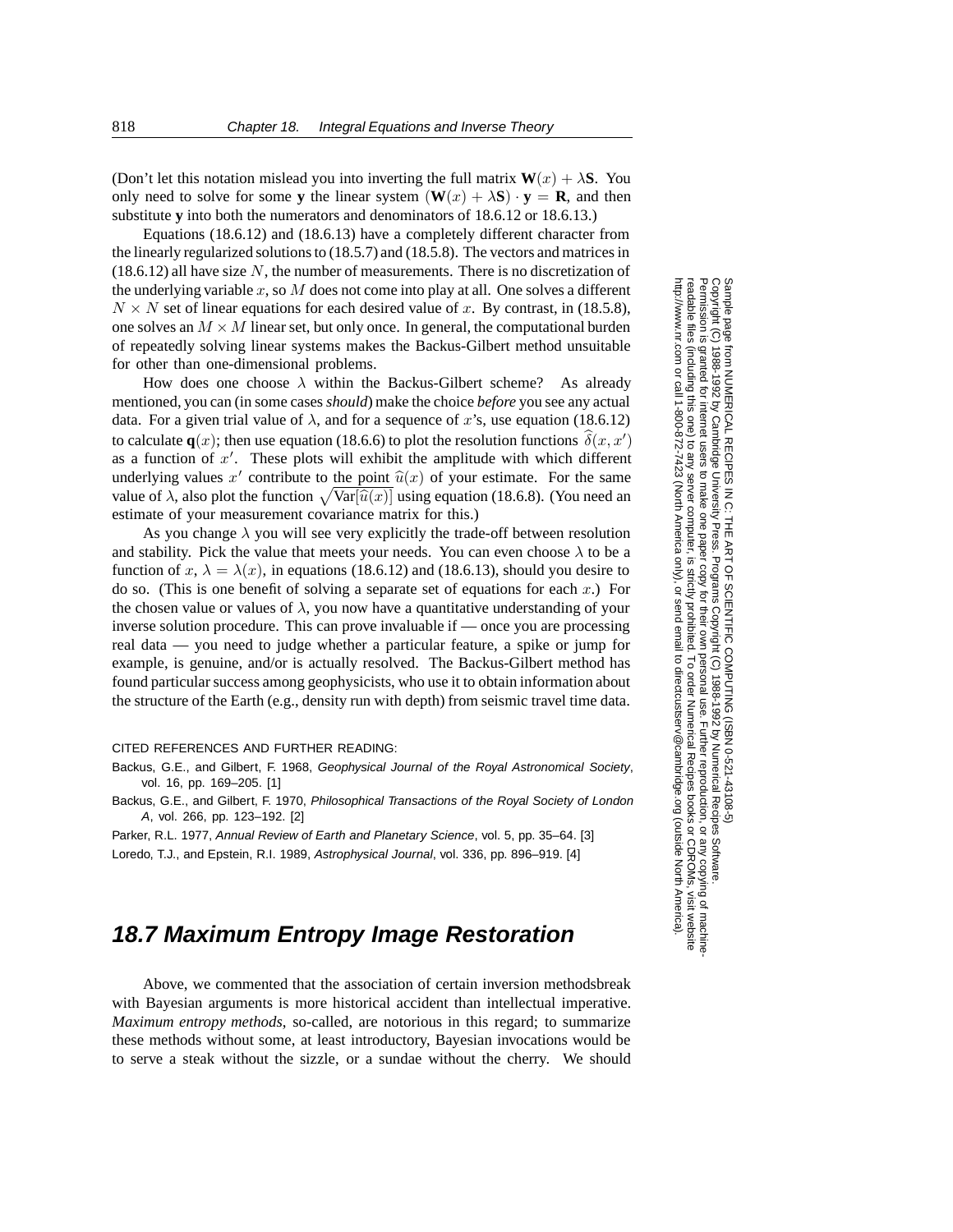also comment in passing that the connection between maximum entropy inversion methods, considered here, and maximum entropy spectral estimation, discussed in §13.7, is rather abstract. For practical purposes the two techniques, though both named *maximum entropy method* or *MEM*, are unrelated.

Bayes' Theorem, which follows from the standard axioms of probability, relates the conditional probabilities of two events, say  $A$  and  $B$ :

$$
Prob(A|B) = Prob(A) \frac{Prob(B|A)}{Prob(B)}
$$
(18.7.1)

Here Prob(A|B) is the probability of A *given* that B has occurred, and similarly for  $Prob(B|A)$ , while  $Prob(A)$  and  $Prob(B)$  are unconditional probabilities.

"Bayesians" (so-called) adopt a broader interpretation of probabilities than do so-called "frequentists." To a Bayesian,  $P(A|B)$  is a measure of the degree of plausibility of  $A$  (given  $B$ ) on a scale ranging from zero to one. In this broader view, A and B need not be repeatable events; they can be propositions or hypotheses. The equations of probability theory then become a set of consistent rules for conducting inference [1,2]. Since plausibility is itself always conditioned on some, perhaps unarticulated, set of assumptions, all Bayesian probabilities are viewed as conditional on some collective background information I.

Suppose  $H$  is some hypothesis. Even before there exist any explicit data, a Bayesian can assign to H some degree of plausibility  $\text{Prob}(H|I)$ , called the "Bayesian prior." Now, when some data  $D_1$  comes along, Bayes theorem tells how to reassess the plausibility of  $H$ ,

$$
Prob(H|D_1I) = Prob(H|I) \frac{Prob(D_1|HI)}{Prob(D_1|I)}
$$
\n(18.7.2)

The factor in the numerator on the right of equation (18.7.2) is calculable as the probability of a data set *given* the hypothesis (compare with "likelihood" in §15.1). The denominator, called the "prior predictive probability" of the data, is in this case merely a normalization constant which can be calculated by the requirement that the probability of all hypotheses should sum to unity. (In other Bayesian contexts, the prior predictive probabilities of two qualitatively different models can be used to assess their relative plausibility.)

If some additional data  $D_2$  comes along tomorrow, we can further refine our estimate of  $H$ 's probability, as

$$
Prob(H|D_2D_1I) = Prob(H|D_1I) \frac{Prob(D_2|HD_1I)}{Prob(D_2|D_1I)}
$$
(18.7.3)

Using the product rule for probabilities,  $Prob(AB|C) = Prob(A|C)Prob(B|AC)$ , we find that equations (18.7.2) and (18.7.3) imply

$$
Prob(H|D_2D_1I) = Prob(H|I) \frac{Prob(D_2D_1|HI)}{Prob(D_2D_1|I)}
$$
(18.7.4)

which shows that we would have gotten the same answer if all the data  $D_1D_2$ had been taken together.

Permission is granted for internet users to make one paper copy for their own personal use. Further reproduction, or any copyin Copyright (C) 1988-1992 by Cambridge University Press.Programs Copyright (C) 1988-1992 by Numerical Recipes Software. Sample page from NUMERICAL RECIPES IN C: THE ART OF SCIENTIFIC COMPUTING (ISBN 0-521-43108-5) g of machinereadable files (including this one) to any servercomputer, is strictly prohibited. To order Numerical Recipes booksor CDROMs, visit website http://www.nr.com or call 1-800-872-7423 (North America only),or send email to directcustserv@cambridge.org (outside North America).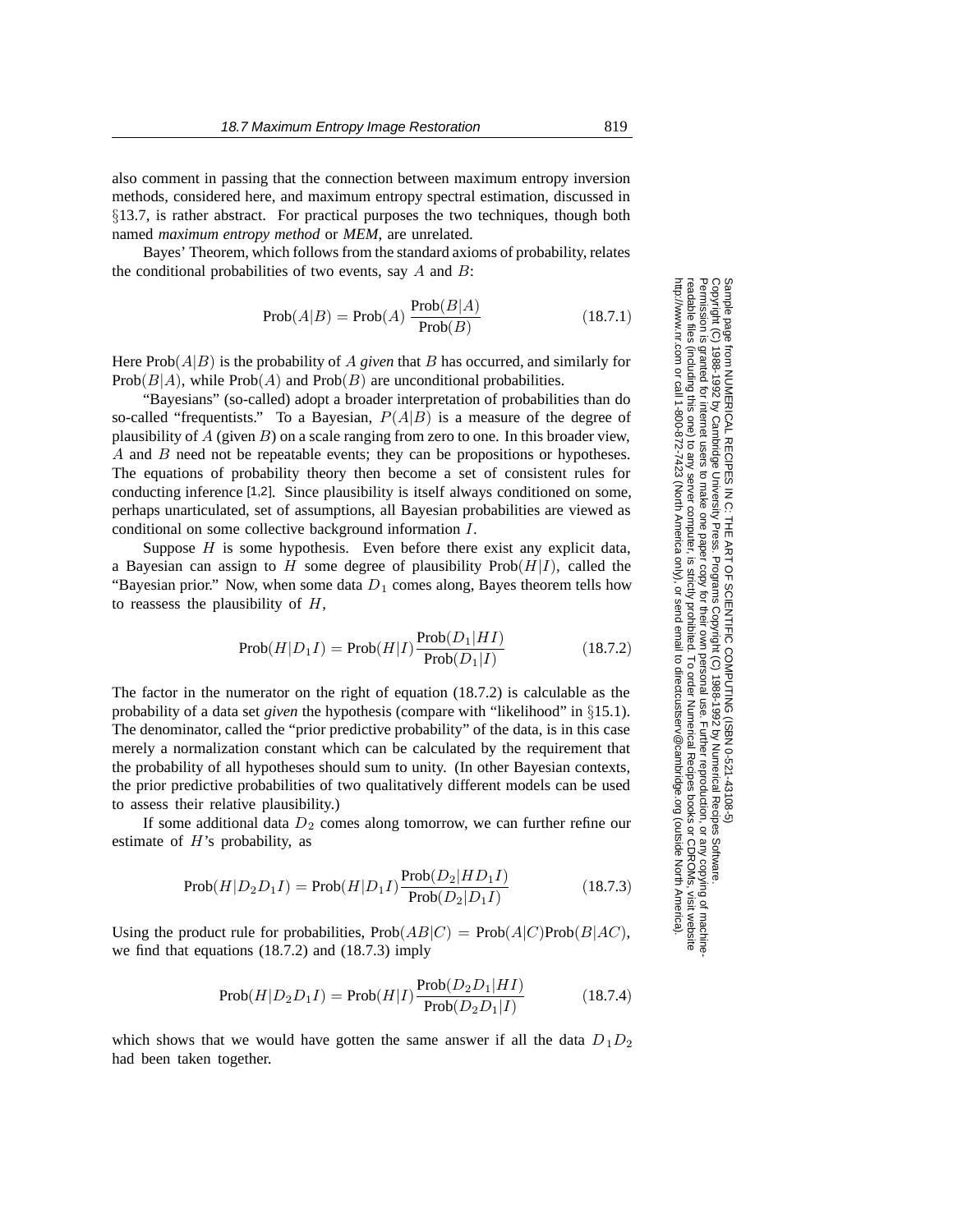From a Bayesian perspective, inverse problems are inference problems [3,4]. The underlying parameter set **u** is a hypothesis whose probability, given the measured data values **c**, and the Bayesian prior  $Prob(u|I)$  can be calculated. We might want to report a single "best" inverse **u**, the one that maximizes

$$
Prob(\mathbf{u}|\mathbf{c}I) = Prob(\mathbf{c}|\mathbf{u}I) \frac{Prob(\mathbf{u}|I)}{Prob(\mathbf{c}|I)}
$$
(18.7.5)

over all possible choices of **u**. Bayesian analysis also admits the possibility of reporting additional information that characterizes the region of possible **u**'s with high relative probability, the so-called "posterior bubble" in **u**.

The calculation of the probability of the data **c**, given the hypothesis **u** proceeds exactly as in the maximum likelihood method. For Gaussian errors, e.g., it is given by

$$
Prob(c|uI) = \exp(-\frac{1}{2}\chi^2)\Delta u_1 \Delta u_2 \cdots \Delta u_M
$$
 (18.7.6)

where  $\chi^2$  is calculated from **u** and **c** using equation (18.4.9), and the  $\Delta u_\mu$ 's are constant small ranges of the components of **u** whose actual magnitude is irrelevant constant, small ranges of the components of **u** whose actual magnitude is irrelevant, because they do not depend on **u** (compare equations 15.1.3 and 15.1.4).

In maximum likelihood estimation we, in effect, chose the prior  $\text{Prob}(\mathbf{u}|I)$  to be constant. That was a luxury that we could afford when estimating a small number of parameters from a large amount of data. Here, the number of "parameters" (components of **u**) is comparable to or larger than the number of measured values (components of **c**); we *need* to have a nontrivial prior,  $Prob(\mathbf{u}|I)$ , to resolve the degeneracy of the solution.

In maximum entropy image restoration, that is where *entropy* comes in. The entropy of a physical system in some macroscopic state, usually denoted  $S$ , is the logarithm of the number of microscopically distinct configurations that all have the same macroscopic observables (i.e., consistent with the observed macroscopic state). Actually, we will find it useful to denote the *negative* of the entropy, also called the *negentropy*, by  $H \equiv -S$  (a notation that goes back to Boltzmann). In situations where there is reason to believe that the *a priori* probabilities of the *microscopic* configurations are all the same (these situations are called *ergodic*), then the Bayesian prior  $\text{Prob}(\mathbf{u}|I)$  for a *macroscopic* state with entropy S is proportional to  $\exp(S)$  or  $\exp(-H)$ .

MEM uses this concept to assign a prior probability to any given underlying function **u**. For example [5-7], suppose that the measurement of luminance in each pixel is quantized to (in some units) an integer value. Let

$$
U = \sum_{\mu=1}^{M} u_{\mu} \tag{18.7.7}
$$

be the total number of luminance quanta in the whole image. Then we can base our "prior" on the notion that each luminance quantum has an equal *a priori* chance of being in any pixel. (See [8] for a more abstract justification of this idea.) The number of ways of getting a particular configuration **u** is

$$
\frac{U!}{u_1!u_2! \cdots u_M!} \propto \exp \left[ -\sum_{\mu} u_{\mu} \ln(u_{\mu}/U) + \frac{1}{2} \left( \ln U - \sum_{\mu} \ln u_{\mu} \right) \right] \tag{18.7.8}
$$

Permission is granted for internet users to make one paper copy for their own personal use. Further reproduction, or any copyin Copyright (C) 1988-1992 by Cambridge University Press.Programs Copyright (C) 1988-1992 by Numerical Recipes Software. g of machinereadable files (including this one) to any servercomputer, is strictly prohibited. To order Numerical Recipes booksor CDROMs, visit website http://www.nr.com or call 1-800-872-7423 (North America only),or send email to directcustserv@cambridge.org (outside North America).

Sample page from NUMERICAL RECIPES IN C: THE ART OF SCIENTIFIC COMPUTING (ISBN 0-521-43108-5)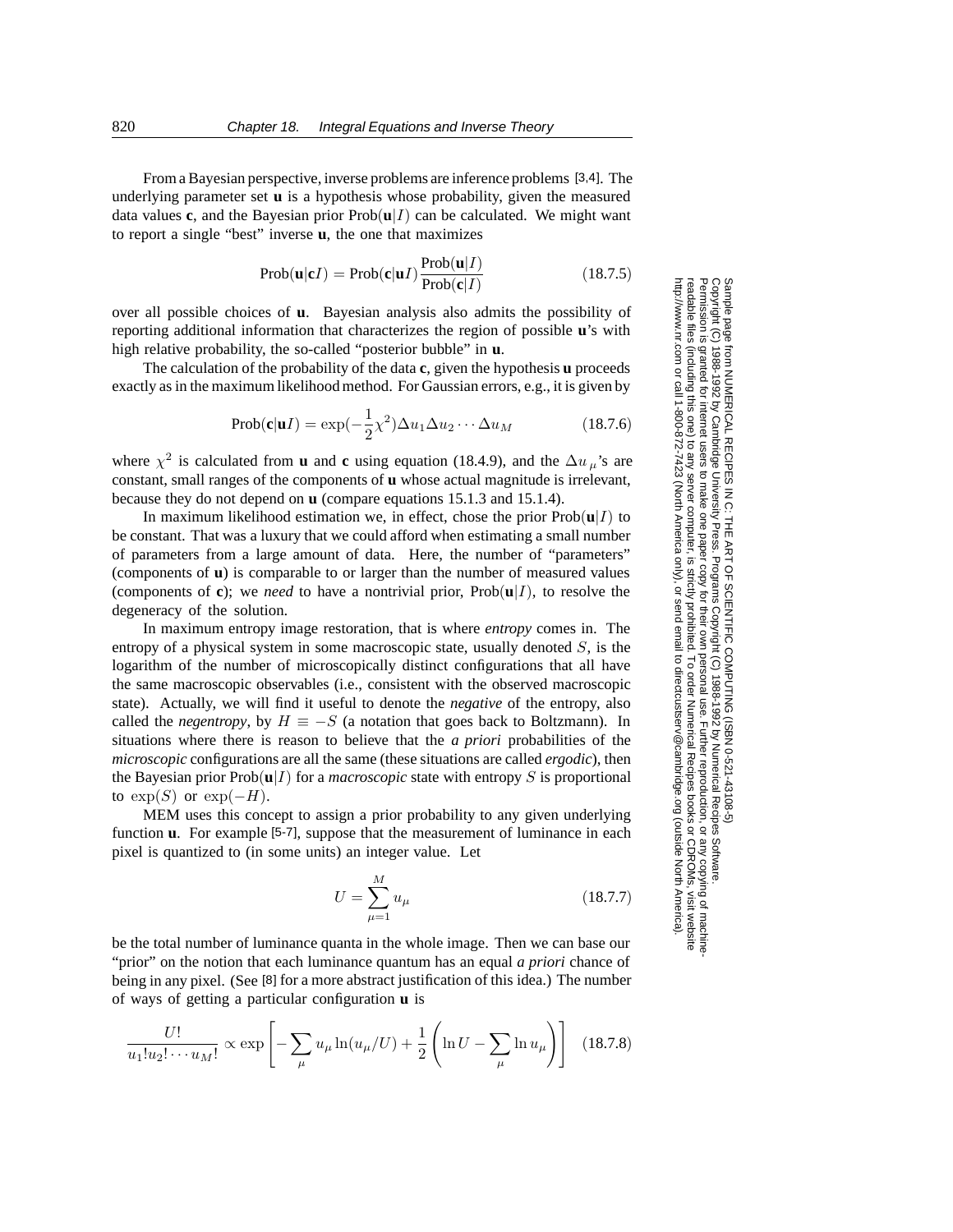Here the left side can be understood as the number of distinct orderings of all the luminance quanta, divided by the numbers of equivalent reorderings within each pixel, while the right side follows by Stirling's approximation to the factorial function. Taking the negative of the logarithm, and neglecting terms of order  $\log U$ in the presence of terms of order  $U$ , we get the negentropy

$$
H(\mathbf{u}) = \sum_{\mu=1}^{M} u_{\mu} \ln(u_{\mu}/U)
$$
 (18.7.9)

From equations (18.7.5), (18.7.6), and (18.7.9) we now seek to maximize

$$
Prob(\mathbf{u}|\mathbf{c}) \propto \exp\left[-\frac{1}{2}\chi^2\right] \exp[-H(\mathbf{u})] \quad (18.7.10)
$$

or, equivalently,

minimize: 
$$
-\ln[\text{Prob}(\mathbf{u}|\mathbf{c})] = \frac{1}{2}\chi^2[\mathbf{u}] + H(\mathbf{u}) = \frac{1}{2}\chi^2[\mathbf{u}] + \sum_{\mu=1}^M u_\mu \ln(u_\mu/U)
$$
(18.7.11)

This ought to remind you of equation (18.4.11), or equation (18.5.6), or in fact any of our previous minimization principles along the lines of  $A + \lambda B$ , where  $\lambda B = H(\mathbf{u})$ is a regularizing operator. Where is  $\lambda$ ? We need to put it in for exactly the reason discussed following equation (18.4.11): Degenerate inversions are likely to be able to achieve unrealistically small values of  $\chi^2$ . We need an adjustable parameter to bring  $\chi^2$  into its expected narrow statistical range of  $N \pm (2N)^{1/2}$ . The discussion at the beginning of §18.4 showed that it makes no difference which term we attach the  $\lambda$  to. For consistency in notation, we absorb a factor 2 into  $\lambda$  and put it on the entropy term. (Another way to see the necessity of an undetermined  $\lambda$  factor is to note that it is necessary if our minimization principle is to be invariant under changing the units in which **u** is quantized, e.g., if an 8-bit analog-to-digital converter is replaced by a 12-bit one.) We can now also put "hats" back to indicate that this is the procedure for obtaining our chosen statistical estimator:

minimize: 
$$
\mathcal{A} + \lambda \mathcal{B} = \chi^2[\hat{\mathbf{u}}] + \lambda H(\hat{\mathbf{u}}) = \chi^2[\hat{\mathbf{u}}] + \lambda \sum_{\mu=1}^M \hat{u}_{\mu} \ln(\hat{u}_{\mu})
$$
 (18.7.12)

(Formally, we might also add a second Lagrange multiplier  $\lambda'U$ , to constrain the total intensity  $U$  to be constant) total intensity  $U$  to be constant.)

It is not hard to see that the negentropy,  $H(\hat{\mathbf{u}})$ , is in fact a regularizing operator, similar to  $\hat{\mathbf{u}} \cdot \hat{\mathbf{u}}$  (equation 18.4.11) or  $\hat{\mathbf{u}} \cdot \mathbf{H} \cdot \hat{\mathbf{u}}$  (equation 18.5.6). The following of its properties are noteworthy:

1. When U is held constant,  $H(\hat{\mathbf{u}})$  is minimized for  $\hat{u}_{\mu} = U/M = \text{constant}$ , so it smooths in the sense of trying to achieve a constant solution, similar to equation (18.5.4). The fact that the constant solution is a minimum follows from the fact that the second derivative of  $u \ln u$  is positive.

Permission is granted for internet users to make one paper copy for their own personal use. Further reproduction, or any copyin Copyright (C) 1988-1992 by Cambridge University Press.Programs Copyright (C) 1988-1992 by Numerical Recipes Software. g of machinereadable files (including this one) to any servercomputer, is strictly prohibited. To order Numerical Recipes booksor CDROMs, visit website http://www.nr.com or call 1-800-872-7423 (North America only),or send email to directcustserv@cambridge.org (outside North America).

Sample page from NUMERICAL RECIPES IN C: THE ART OF SCIENTIFIC COMPUTING (ISBN 0-521-43108-5)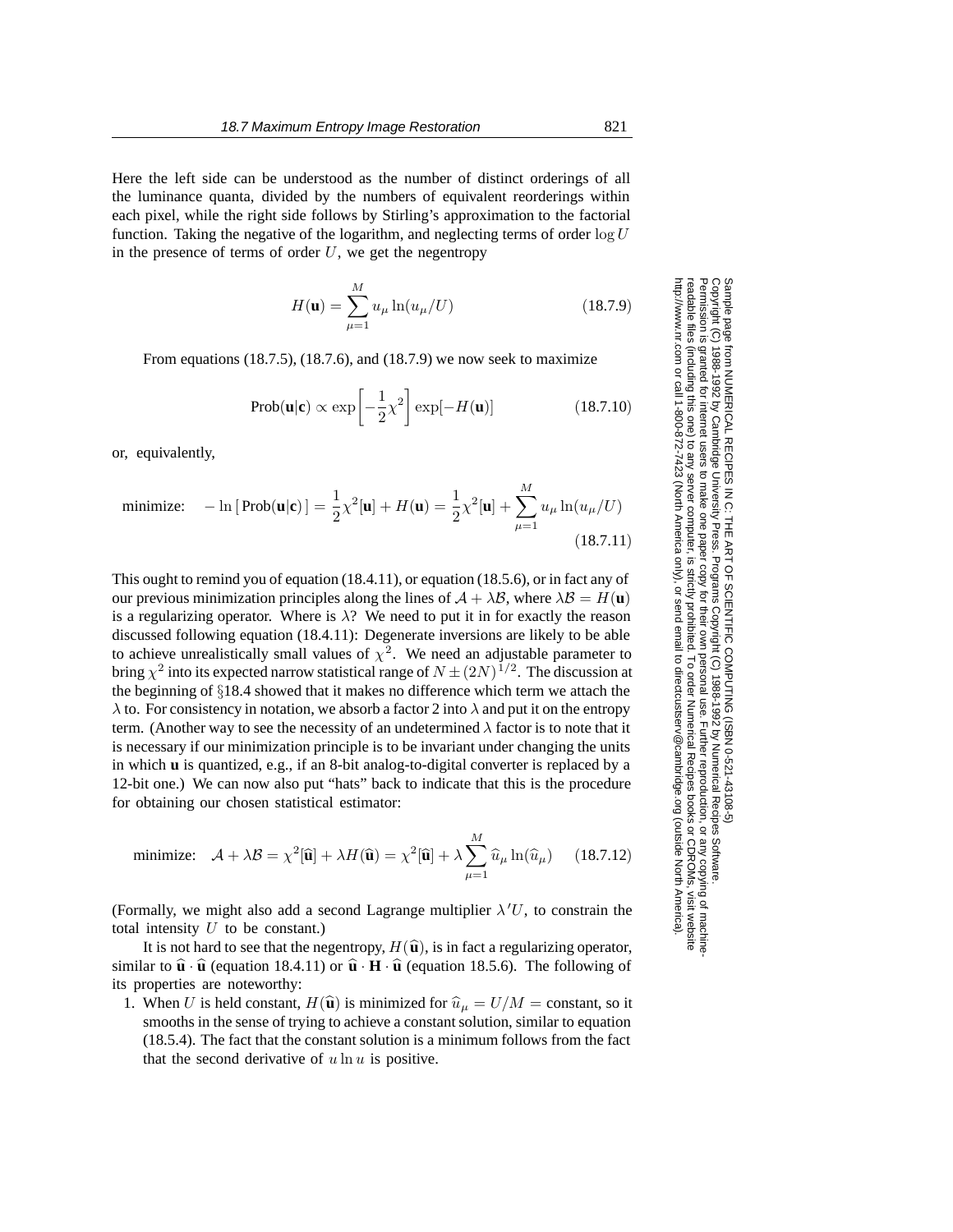2. Unlike equation (18.5.4), however,  $H(\hat{\mathbf{u}})$  is *local*, in the sense that it does not difference neighboring pixels. It simply sums some function  $f$ , here

$$
f(u) = u \ln u \tag{18.7.13}
$$

over all pixels; it is invariant, in fact, under a complete scrambling of the pixels in an image. This form implies that  $H(\hat{\mathbf{u}})$  is not seriously increased by the occurrence of a small number of very bright pixels (point sources) embedded in a low-intensity smooth background.

- 3.  $H(\hat{\mathbf{u}})$  goes to infinite slope as any one pixel goes to zero. This causes it to enforce positivity of the image, without the necessity of additional deterministic constraints.
- 4. The biggest difference between  $H(\hat{\mathbf{u}})$  and the other regularizing operators that we have met is that  $H(\hat{\mathbf{u}})$  is not a quadratic functional of  $\hat{\mathbf{u}}$ , so the equations obtained by varying equation (18.7.12) are *nonlinear*. This fact is itself worthy of some additional discussion.

Nonlinear equations are harder to solve than linear equations. For image processing, however, the large number of equations usually dictates an iterative solution procedure, even for linear equations, so the practical effect of the nonlinearity is somewhat mitigated. Below, we will summarize some of the methods that are successfully used for MEM inverse problems.

For some problems, notably the problem in radio-astronomy of image recovery from an incomplete set of Fourier coefficients, the superior performance of MEM inversion can be, in part, traced to the nonlinearity of  $H(\hat{\mathbf{u}})$ . One way to see this [5] is to consider the limit of perfect measurements  $\sigma_i \to 0$ . In this case the  $\chi^2$  term in the minimization principle (18.7.12) gets replaced by a set of constraints, each with its own Lagrange multiplier, requiring agreement between model and data; that is,

minimize: 
$$
\sum_{j} \lambda_j \left[ c_j - \sum_{\mu} R_{j\mu} \widehat{u}_{\mu} \right] + H(\widehat{\mathbf{u}})
$$
 (18.7.14)

(cf. equation 18.4.7). Setting the formal derivative with respect to  $\hat{u}_{\mu}$  to zero gives

$$
\frac{\partial H}{\partial \widehat{u}_{\mu}} = f'(\widehat{u}_{\mu}) = \sum_{j} \lambda_{j} R_{j\mu} \qquad (18.7.15)
$$

or defining a function  $G$  as the inverse function of  $f'$ ,

$$
\widehat{u}_{\mu} = G\left(\sum_{j} \lambda_{j} R_{j\mu}\right) \tag{18.7.16}
$$

This solution is only formal, since the  $\lambda_j$ 's must be found by requiring that equation (18.7.16) satisfy all the constraints built into equation (18.7.14). However, equation  $(18.7.16)$  does show the crucial fact that if G is *linear*, then the solution  $\hat{u}$  contains *only* a linear combination of basis functions  $R_{j\mu}$  corresponding to actual measurements j. This is equivalent to setting unmeasured  $c_j$ 's to zero. Notice that the principal solution obtained from equation (18.4.11) in fact has a linear G.

Permission is granted for internet users to make one paper copy for their own personal use. Further reproduction, or any copyin Copyright (C) 1988-1992 by Cambridge University Press.Programs Copyright (C) 1988-1992 by Numerical Recipes Software. g of machinereadable files (including this one) to any servercomputer, is strictly prohibited. To order Numerical Recipes booksor CDROMs, visit website http://www.nr.com or call 1-800-872-7423 (North America only),or send email to directcustserv@cambridge.org (outside North America).

Sample page from NUMERICAL RECIPES IN C: THE ART OF SCIENTIFIC COMPUTING (ISBN 0-521-43108-5)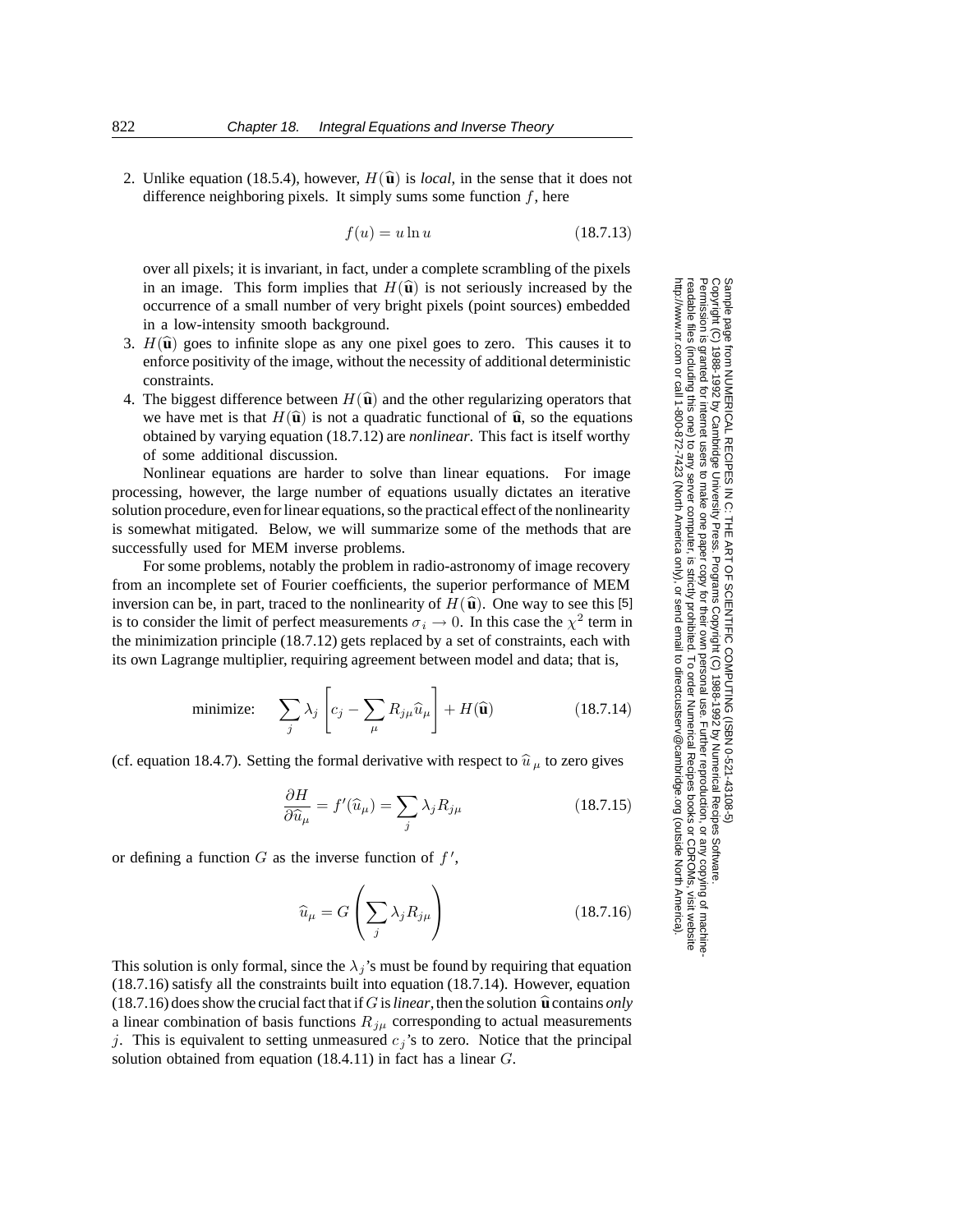In the problem of incomplete Fourier image reconstruction, the typical  $R_{j\mu}$ has the form  $\exp(-2\pi i \mathbf{k}_j \cdot \mathbf{x}_\mu)$ , where  $\mathbf{x}_\mu$  is a two-dimensional vector in the image space and  $\mathbf{k}_\mu$  is a two-dimensional wave-vector. If an image contains strong point sources, then the effect of setting unmeasured  $c_j$ 's to zero is to produce sidelobe ripples throughout the image plane. These ripples can mask any actual extended, low-intensity image features lying between the point sources. If, however, the slope of  $G$  is smaller for small values of its argument, larger for large values, then ripples in low-intensity portions of the image are relatively suppressed, while strong point sources will be relatively sharpened ("superresolution"). This behavior on the slope of G is equivalent to requiring  $f'''(u) < 0$ . For  $f(u) = u \ln u$ , we in fact have  $f'''(u) = -1/u^2 < 0.$ 

In more picturesque language, the nonlinearity acts to "create" nonzero values for the unmeasured  $c_i$ 's, so as to suppress the low-intensity ripple and sharpen the point sources.

## **Is MEM Really Magical?**

How unique is the negentropy functional (18.7.9)? Recall that that equation is based on the assumption that luminance elements are *a priori* distributed over the pixels uniformly. If we instead had some other preferred *a priori* image in mind, one with pixel intensities  $m<sub>u</sub>$ , then it is easy to show that the negentropy becomes

$$
H(\mathbf{u}) = \sum_{\mu=1}^{M} u_{\mu} \ln(u_{\mu}/m_{\mu}) + \text{constant}
$$
 (18.7.17)

(the constant can then be ignored). All the rest of the discussion then goes through.

More fundamentally, and despite statements by zealots to the contrary [7], there is actually nothing universal about the functional form  $f(u) = u \ln u$ . In some other physical situations (for example, the entropy of an electromagnetic field in the limit of many photons per mode, as in radio-astronomy) the physical negentropy functional is actually  $f(u) = -\ln u$  (see [5] for other examples). In general, the question, "Entropy of what?" is not uniquely answerable in any particular situation. (See reference [9] for an attempt at articulating a more general principle that reduces to one or another entropy functional under appropriate circumstances.)

The four numbered properties summarized above, plus the desirable sign for nonlinearity,  $f'''(u) < 0$ , are all as true for  $f(u) = -\ln u$  as for  $f(u) = u \ln u$ . In fact these properties are shared by a nonlinear function as simple as  $f(u) = -\sqrt{u}$ , which has no information theoretic justification at all (no logarithms!). MEM reconstructions of test images using any of these entropy forms are virtually indistinguishable [5].

By all available evidence, MEM seems to be neither more nor less than one usefully nonlinear version of the general regularization scheme  $A + \lambda B$  that we have by now considered in many forms. Its peculiarities become strengths when applied to the reconstruction from incomplete Fourier data of images that are expected to be dominated by very bright point sources, but which also contain interesting low-intensity, extended sources. For images of some other character, there is no reason to suppose that MEM methods will generally dominate other regularization schemes, either ones already known or yet to be invented.

Permission is granted for internet users to make one paper copy for their own personal use. Further reproduction, or any copyin

computer, is strictly prohibited. To order Numerical Recipes books

or send email to directcustserv@cambridge.org (outside North America).

Sample page from NUMERICAL RECIPES IN C: THE ART OF SCIENTIFIC COMPUTING (ISBN 0-521-43108-5)

Programs Copyright (C) 1988-1992 by Numerical Recipes Software.

g of machine-

or CDROMs, visit website

Copyright (C) 1988-1992 by Cambridge University Press.

readable files (including this one) to any server

http://www.nr.com or call 1-800-872-7423 (North America only),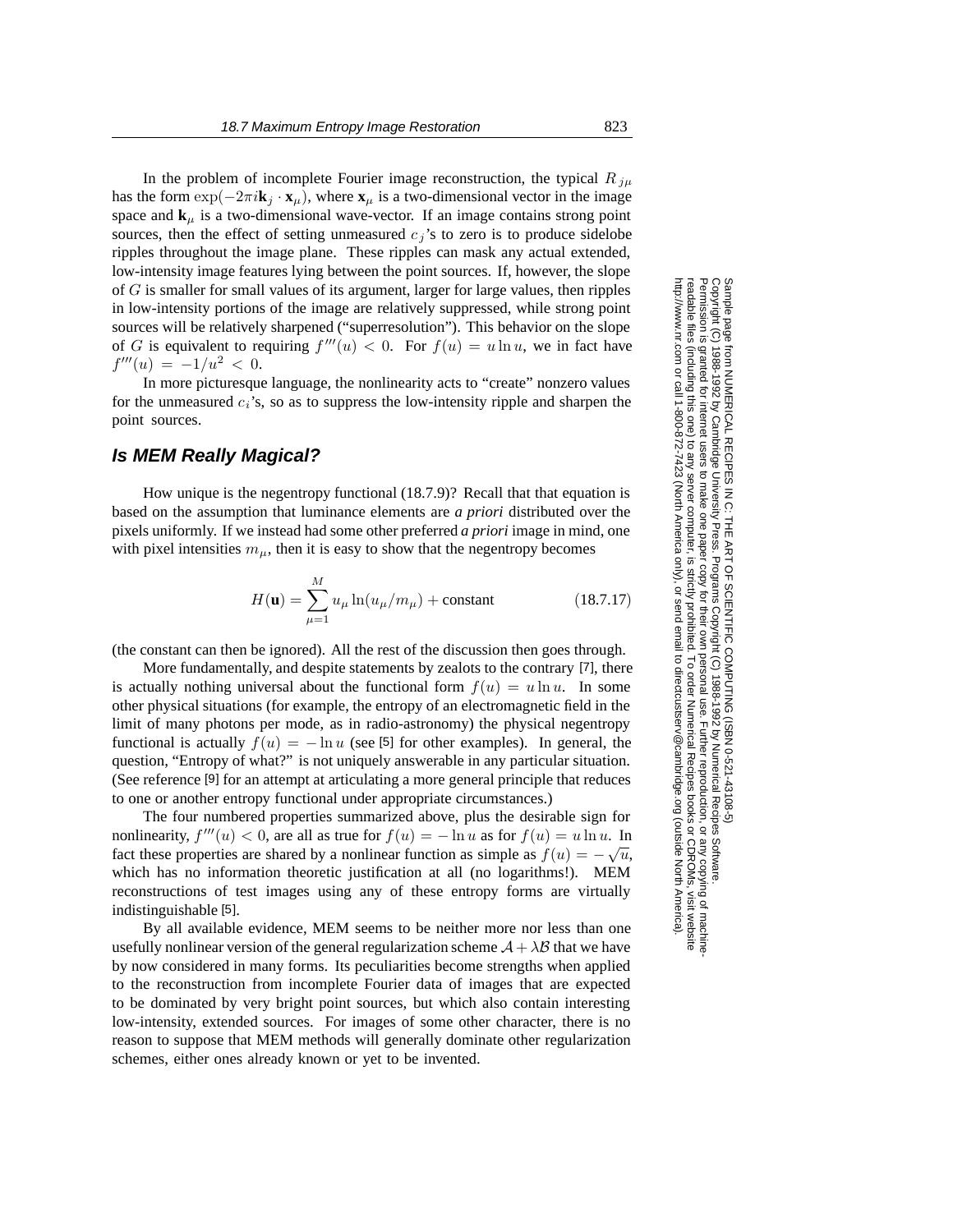#### **Algorithms for MEM**

The goal is to find the vector  $\hat{\mathbf{u}}$  that minimizes  $A + \lambda B$  where in the notation of equations (18.5.5), (18.5.6), and (18.7.13),

$$
\mathcal{A} = |\mathbf{b} - \mathbf{A} \cdot \hat{\mathbf{u}}|^2 \qquad \mathcal{B} = \sum_{\mu} f(\hat{u}_{\mu}) \tag{18.7.18}
$$

Compared with a "general" minimization problem, we have the advantage that we can compute the gradients and the second partial derivative matrices (Hessian matrices) explicitly,

$$
\nabla \mathcal{A} = 2(\mathbf{A}^T \cdot \mathbf{A} \cdot \hat{\mathbf{u}} - \mathbf{A}^T \cdot \mathbf{b}) \qquad \frac{\partial^2 \mathcal{A}}{\partial \hat{u}_{\mu} \partial \hat{u}_{\rho}} = [2\mathbf{A}^T \cdot \mathbf{A}]_{\mu\rho}
$$
  
\n
$$
[\nabla \mathcal{B}]_{\mu} = f'(\hat{u}_{\mu}) \qquad \frac{\partial^2 \mathcal{B}}{\partial \hat{u}_{\mu} \partial \hat{u}_{\rho}} = \delta_{\mu\rho} f''(\hat{u}_{\mu})
$$
\n(18.7.19)

It is important to note that while  $A$ 's second partial derivative matrix cannot be stored (its size is the square of the number of pixels), it can be applied to any vector by first applying  $\mathbf{A}$ , then  $\mathbf{A}^T$ . In the case of reconstruction from incomplete Fourier data, or in the case of convolution with a translation invariant point spread function, these applications will typically involve several FFTs. Likewise, the calculation of the gradient  $\nabla A$  will involve FFTs in the application of **A** and  $\mathbf{A}^T$ .

While some success has been achieved with the classical conjugate gradient method (§10.6), it is often found that the nonlinearity in  $f(u) = u \ln u$  causes problems. Attempted steps that give  $\hat{u}$  with even one negative value must be cut in magnitude, sometimes so severely as to slow the solution to a crawl. The underlying problem is that the conjugate gradient method develops its information about the inverse of the Hessian matrix a bit at a time, while changing its location in the search space. When a nonlinear function is quite different from a pure quadratic form, the old information becomes obsolete before it gets usefully exploited.

Skilling and collaborators [6,7,10,11] developed a complicated but highly successful scheme, wherein a minimum is repeatedly sought not along a single search direction, but in a small- (typically three-) dimensional subspace, spanned by vectors that are calculated anew at each landing point. The subspace basis vectors are chosen in such a way as to avoid directions leading to negative values. One of the most successful choices is the three-dimensional subspace spanned by the vectors with components given by

$$
e_{\mu}^{(1)} = \hat{u}_{\mu} [\nabla A]_{\mu}
$$
  
\n
$$
e_{\mu}^{(2)} = \hat{u}_{\mu} [\nabla \mathcal{B}]_{\mu}
$$
  
\n
$$
e_{\mu}^{(3)} = \frac{\hat{u}_{\mu} \sum_{\rho} (\partial^2 \mathcal{A} / \partial \hat{u}_{\mu} \partial \hat{u}_{\rho}) \hat{u}_{\rho} [\nabla \mathcal{B}]_{\rho}}{\sqrt{\sum_{\rho} \hat{u}_{\rho} \left( [\nabla \mathcal{B}]_{\rho} \right)^2}} - \frac{\hat{u}_{\mu} \sum_{\rho} (\partial^2 \mathcal{A} / \partial \hat{u}_{\mu} \partial \hat{u}_{\rho}) \hat{u}_{\rho} [\nabla \mathcal{A}]_{\rho}}{\sqrt{\sum_{\rho} \hat{u}_{\rho} \left( [\nabla \mathcal{A}]_{\rho} \right)^2}}
$$
\n(18.7.20)

(In these equations there is no sum over  $\mu$ .) The form of the  $e^{(3)}$  has some justification if one views dot products as occurring in a space with the metric  $g_{\mu\nu} = \delta_{\mu\nu}/u_{\mu}$ , chosen to make zero values "far away"; see [6].

Sample page t<br>Copyright (C) Copyright (C) 1988-1992 by Cambridge University Press.Sample page from NUMERICAL RECIPES IN C: THE ART OF SCIENTIFIC COMPUTING (ISBN 0-521-43108-5) http://www.nr.com or call 1-800-872-7423 (North America only),readable files (including this one) to any serverPermission is granted for internet users to make one paper copy for their own personal use. Further reproduction, or any copyin Copyright from NUMERICAL RECIPES IN C. THE ART OF SCIENTIFIC COMPUTING (ISBN 0-521-43108-5)<br>1988-1992 by Cambridge University Press. Programs Copyright (C) 1988-1992 by Numerical Recipes Software computer, is strictly prohibited. To order Numerical Recipes booksPrograms Copyright (C) 1988-1992 by Numerical Recipes Software. or send email to directcustserv@cambridge.org (outside North America). or CDROMs, visit website g of machine-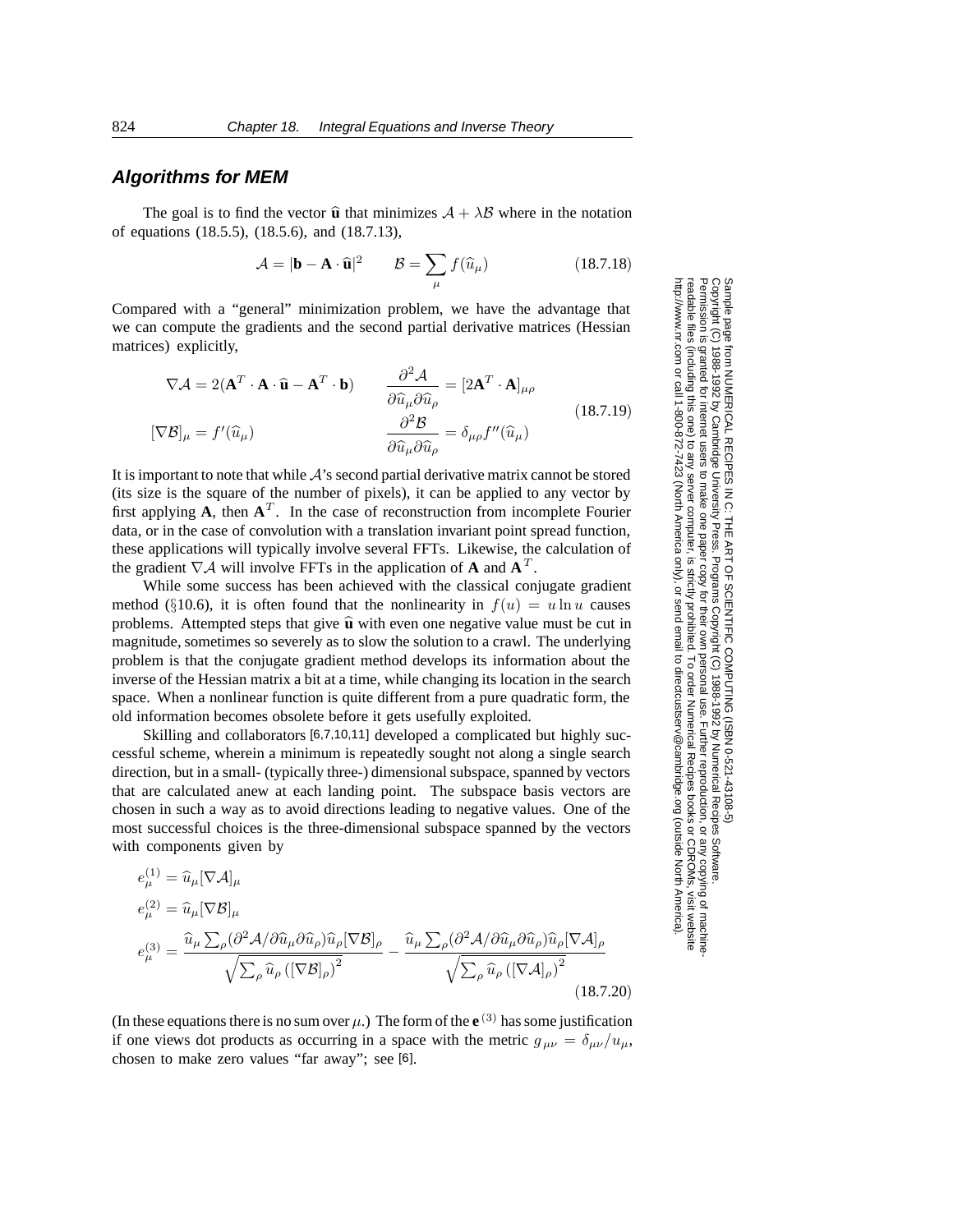Within the three-dimensional subspace, the three-component gradient and ninecomponent Hessian matrix are computed by projection from the large space, and the minimum in the subspace is estimated by (trivially) solving three simultaneous linear equations, as in §10.7, equation (10.7.4). The size of a step  $\Delta \hat{\mathbf{u}}$  is required to be limited by the inequality

$$
\sum_{\mu} (\Delta \widehat{u}_{\mu})^2 / \widehat{u}_{\mu} < (0.1 \text{ to } 0.5) U \qquad (18.7.21)
$$

Because the gradient directions  $\nabla A$  and  $\nabla B$  are separately available, it is possible to combine the minimum search with a simultaneous adjustment of  $\lambda$  so as finally to satisfy the desired constraint. There are various further tricks employed.

A less general, but in practice often equally satisfactory, approach is due to Cornwell and Evans [12]. Here, noting that  $\mathcal{B}$ 's Hessian (second partial derivative) matrix is diagonal, one asks whether there is a useful diagonal approximation to  $\mathcal{A}$ 's Hessian, namely  $2\mathbf{A}^T \cdot \mathbf{A}$ . If  $\Lambda_\mu$  denotes the diagonal components of such an approximation, then a useful step in  $\hat{u}$  would be

$$
\Delta \widehat{u}_{\mu} = -\frac{1}{\Lambda_{\mu} + \lambda f''(\widehat{u}_{\mu})} (\nabla \mathcal{A} + \lambda \nabla \mathcal{B})
$$
(18.7.22)

(again compare equation 10.7.4). Even more extreme, one might seek an approximation with constant diagonal elements,  $\Lambda_{\mu} = \Lambda$ , so that

$$
\Delta \widehat{u}_{\mu} = -\frac{1}{\Lambda + \lambda f''(\widehat{u}_{\mu})} (\nabla \mathcal{A} + \lambda \nabla \mathcal{B})
$$
 (18.7.23)

Since  $A^T \cdot A$  has something of the nature of a doubly convolved point spread function, and since in real cases one often has a point spread function with a sharp central peak, even the more extreme of these approximations is often fruitful. One starts with a rough estimate of  $\Lambda$  obtained from the  $A_{iu}$ 's, e.g.,

$$
\Lambda \sim \left\langle \sum_{i} [A_{i\mu}]^2 \right\rangle \tag{18.7.24}
$$

An accurate value is not important, since in practice  $\Lambda$  is adjusted adaptively: If  $\Lambda$ is too large, then equation (18.7.23)'s steps will be too small (that is, larger steps in the same direction will produce even greater decrease in  $A + \lambda B$ ). If  $\Lambda$  is too small, then attempted steps will land in an unfeasible region (negative values of  $\hat{u}_{\mu}$ ), or will result in an increased  $A + \lambda B$ . There is an obvious similarity between the adjustment of  $\Lambda$  here and the Levenberg-Marquardt method of §15.5; this should not be too surprising, since MEM is closely akin to the problem of nonlinear least-squares fitting. Reference [12] also discusses how the value of  $\Lambda + \lambda f''(\hat{u}_{\mu})$  can be used to adjust the Lagrange multiplier  $\lambda$  so as to converge to the desired value of  $\chi^2$ .

All practical MEM algorithms are found to require on the order of 30 to 50 iterations to converge. This convergence behavior is not now understood in any fundamental way.

### **"Bayesian" versus "Historic" Maximum Entropy**

Several more recent developments in maximum entropy image restoration go under the rubric "Bayesian" to distinguish them from the previous "historic" methods. See [13] for details and references.

Permission is granted for internet users to make one paper copy for their own personal use. Further reproduction, or any copyin Copyright (C) 1988-1992 by Cambridge University Press.Programs Copyright (C) 1988-1992 by Numerical Recipes Software. Sample page from NUMERICAL RECIPES IN C: THE ART OF SCIENTIFIC COMPUTING (ISBN 0-521-43108-5) g of machinereadable files (including this one) to any servercomputer, is strictly prohibited. To order Numerical Recipes booksor CDROMs, visit website http://www.nr.com or call 1-800-872-7423 (North America only),or send email to directcustserv@cambridge.org (outside North America).